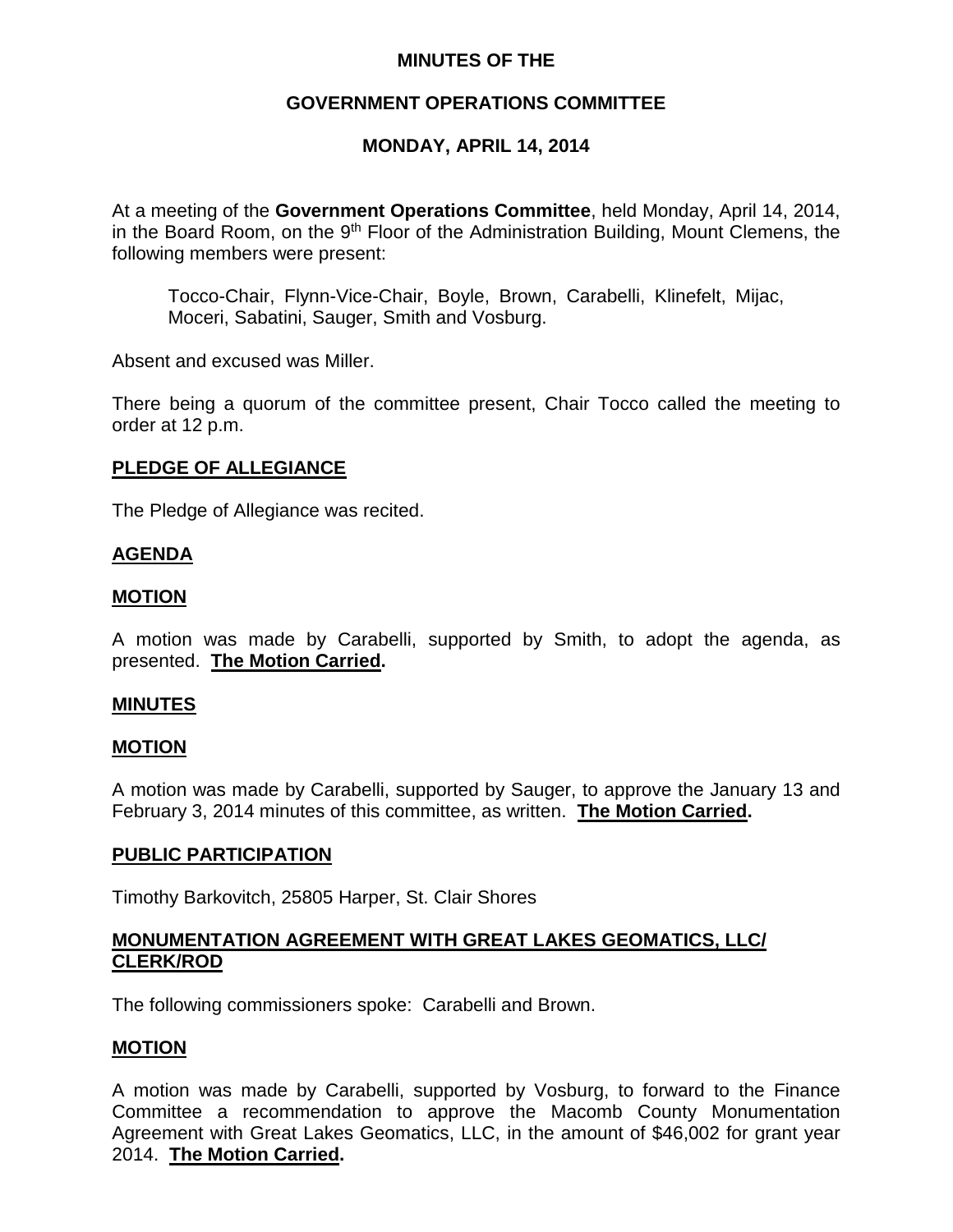# **INTERVIEW OF JOHN SCHAPKA AS CORPORATION COUNSEL**

Assistant County Executive Al Lorenzo announced John Schapka has been recommended by the Office of County Executive for the permanent position of Corporation Counsel.

Mr. Schapka informed the Board of his qualifications and past work history including Assistant Corporation Counsel and his most recent role as Macomb County Interim Corporation Counsel.

The following commissioners asked questions of Mr. Schapka: Brown, Flynn and Vosburg.

Note: confirmation vote will take place at the April 17<sup>th</sup> Full Board meeting.

## **APPOINTMENT**

### **Building Authority**

The following applicant was present: Arnold (Butch) Hassig

The following commissioners spoke: Flynn and Smith.

Note: vote will take place at the April 17<sup>th</sup> Full Board meeting.

## **INTERVIEW OF DON MORANDINI AS REGIONAL TRANSIT AUTHORITY (RTA) BOARD MEMBER**

Assistant Executive Melissa Roy recognized Don Morandini.

The following commissioners asked questions of Mr. Morandini: Brown and Vosburg.

Note: vote will take place at the April 17<sup>th</sup> Full Board meeting.

## **STATE LEGISLATIVE UPDATE/GOVERNMENTAL CONSULTANT SERVICES, INC.**

Gary Owens and Barb Farrah from GCSI, along with Assistant Executive Melissa Roy, were present and covered the following topics: the legislative session schedule, Personal Property Tax Reform, the Healthy Michigan website, Freedom of Information Act legislation, FY2014 Supplemental Appropriations Bill and the 2015 budget process.

The following commissioners asked questions: Brown, Smith and Sauger.

### **MOTION**

A motion was made by Carabelli, supported by Sauger, to receive and file the state legislative update. **The Motion Carried.**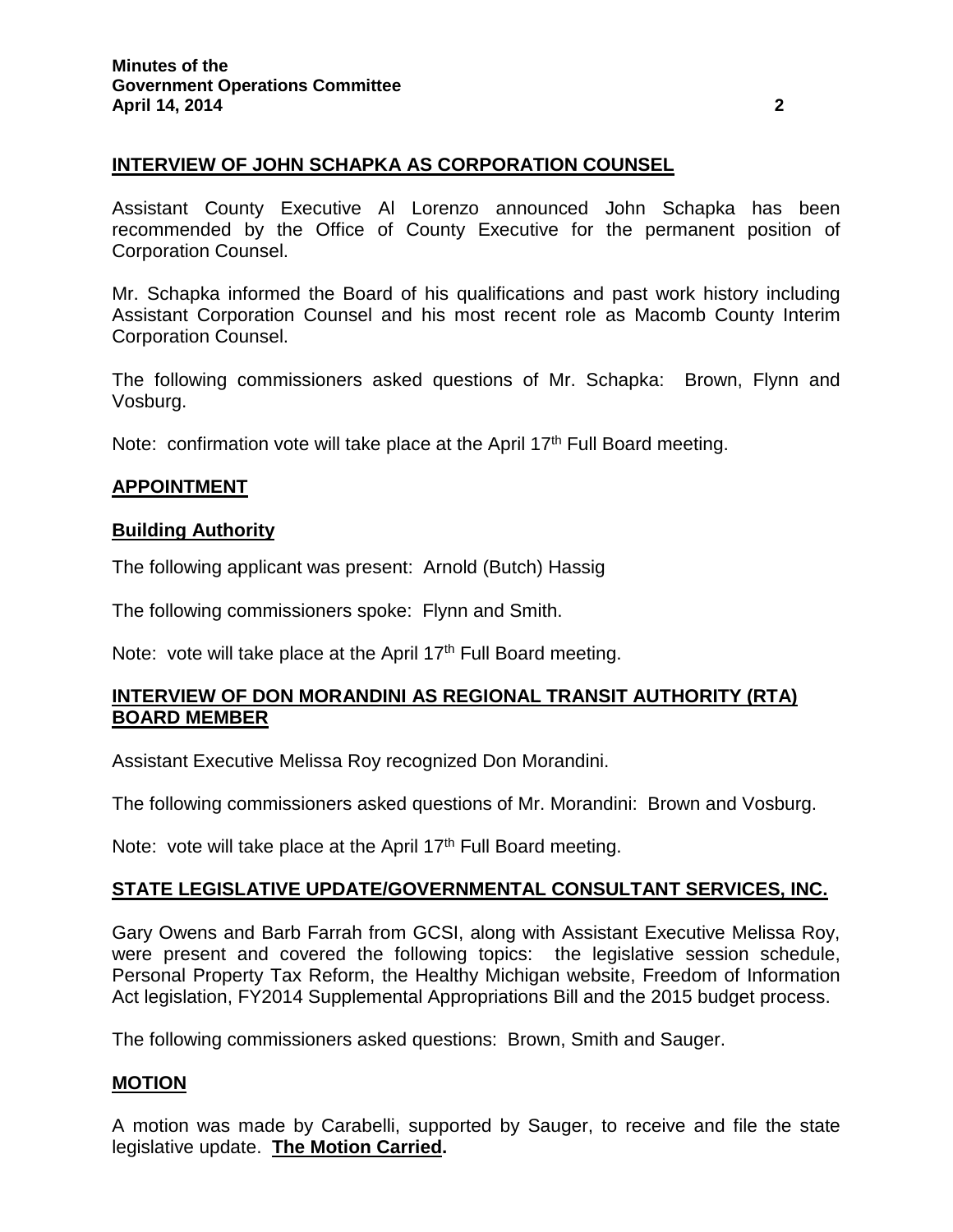### **CORPORATION COUNSEL MONTHLY REPORT**

John Schapka, Interim Corporation Counsel, stated that no new litigation matters were received or resolved during March. He updated committee on a special case titled "Ruby Webster as Personal Representative of the Estate of Lillie Burroughs v Macomb County et al."

The following commissioner spoke: Flynn.

### **MOTION**

A motion was made by Vosburg, supported by Mijac, to receive and file the report provided by Mr. Schapka. **The Motion Carried.**

### **COUNTY CLERK (ELECTIONS) OPINION ON DEADLINE FOR SMART BALLOT LANGUAGE CERTIFICATION**

Committee was in receipt of an April 8, 2014 correspondence from Roger Cardamone, Chief Election Clerk, indicating that the deadline for the SMART millage language to be certified to the County Clerk for presentation at the August 5, 2014 state primary election is May 13, 2014.

### **MOTION**

A motion was made by Vosburg, supported by Carabelli, to receive and file the April 8, 2014 correspondence from the Chief Election Clerk. **The Motion Carried.**

### **CORPORATION COUNSEL OPINION ON SMART BALLOT ELECTION DATES**

Committee was in receipt of an April 7, 2014 correspondence from Frank Krycia, Assistant Corporation Counsel, to Roger Cardamone, Chief Election Clerk, indicating that the deadline for the SMART millage language is May 13, 2014.

### **MOTION**

A motion was made by Carabelli, supported by Sauger, to receive and file the April 7, 2014 correspondence from Corporation Counsel. **The Motion Carried.**

### **SMART RFI RESPONSES REVIEW/BALLOT LANGUAGE REVIEW**

The following individuals were present: John Swatosh, Deputy General Manager of Administration for SMART, John Foster, Director of Finance for SMART, Fred Barbret, SMART's Macomb County Ombudsman, Jerry Moffitt, SMART Board Member; Chief Deputy Treasurer of Macomb County, and Melissa Roy, SMART Board Member; Assistant Executive for Office of County Executive.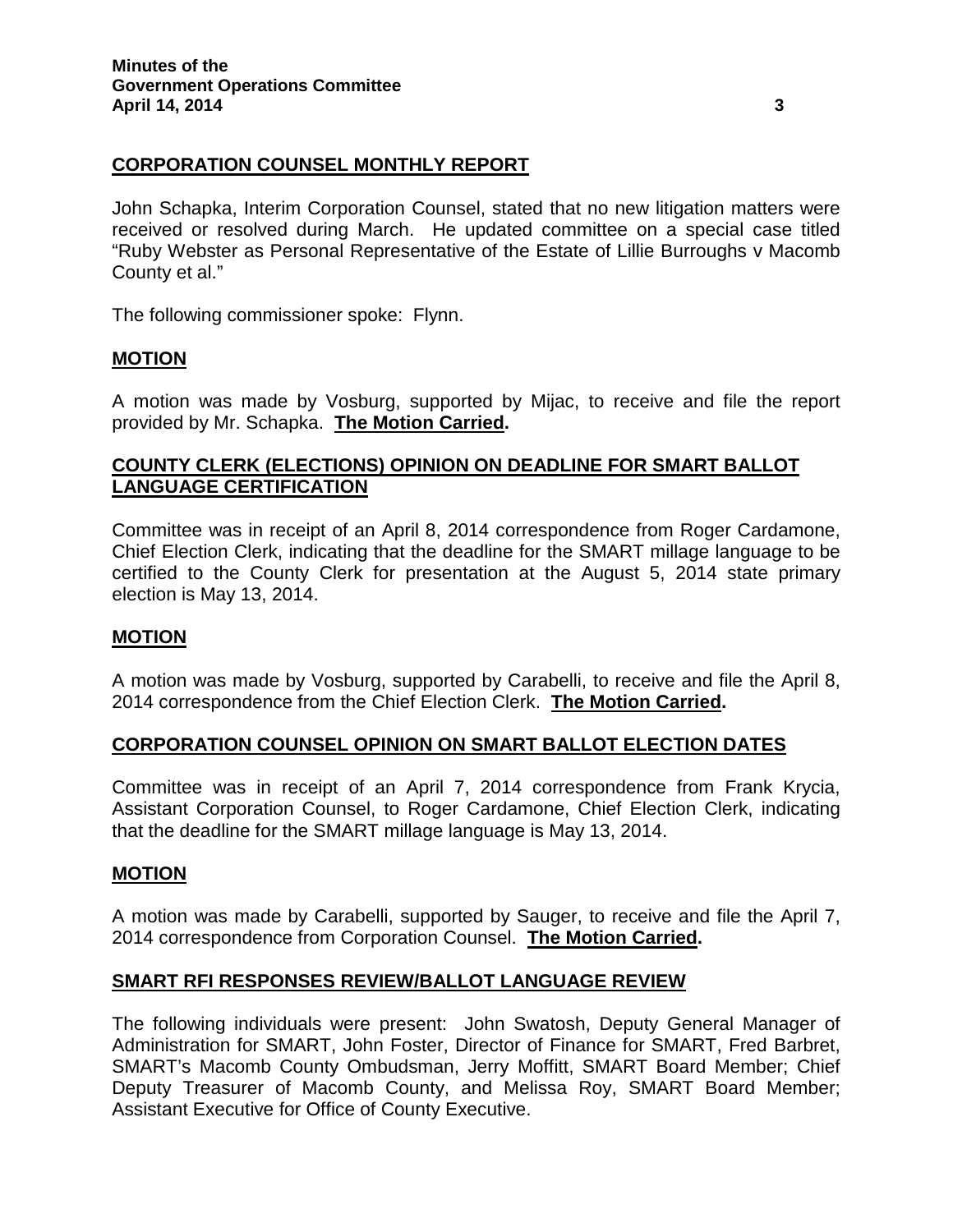An overview was provided on the current SMART ridership and services, the millage increase proposal, SMART administration and SMART vision and planning. Also provided was a list of their shelters in Macomb County.

The following commissioners spoke: Vosburg, Carabelli, Flynn, Sauger and Moceri.

Chair Tocco noted that Version 2 of the proposed language was distributed and will be on Thursday's Full Board agenda for action.

## **MEMO BACKGROUND INFORMATION FOR COMPENSATION ORDINANCES**

Andrew Kim, Director of Legislative Affairs, summarized an April 4, 2014 memo to commissioners from Board Chair Flynn and himself, which provided background information on the compensation ordinances for the Board of Commissioners and the County Executive.

The following commissioners spoke: Vosburg, Flynn, Klinefelt, Moceri, Brown, Smith, Sauger, Carabelli and Tocco.

### **MOTION**

A motion was made by Sauger, supported by Smith, to receive and file the correspondence provided. **The Motion Carried.**

Board Chair Flynn stated that an amended ordinance for the Board of Commissioners was distributed and includes additional language regarding the attendance policy under Section 6.

The following commissioner spoke: Carabelli.

### **2015-2016 COMPENSATION ORDINANCE FOR BOARD OF COMMISSIONERS**

Committee was in receipt of an April 7, 2014 memo from Board Chair Flynn outlining possible options for the 2014 compensation ordinance for commissioner and Board Chair salaries.

Note: this was provided for informational and debate purposes and will be on the April 17<sup>th</sup> Finance Committee agenda for action.

### **2015-2018 COMPENSATION ORDINANCE FOR COUNTY EXECUTIVE**

Note: this was provided for informational and debate purposes and will be on the April 17<sup>th</sup> Finance Committee agenda for action.

The following commissioner spoke: Klinefelt.